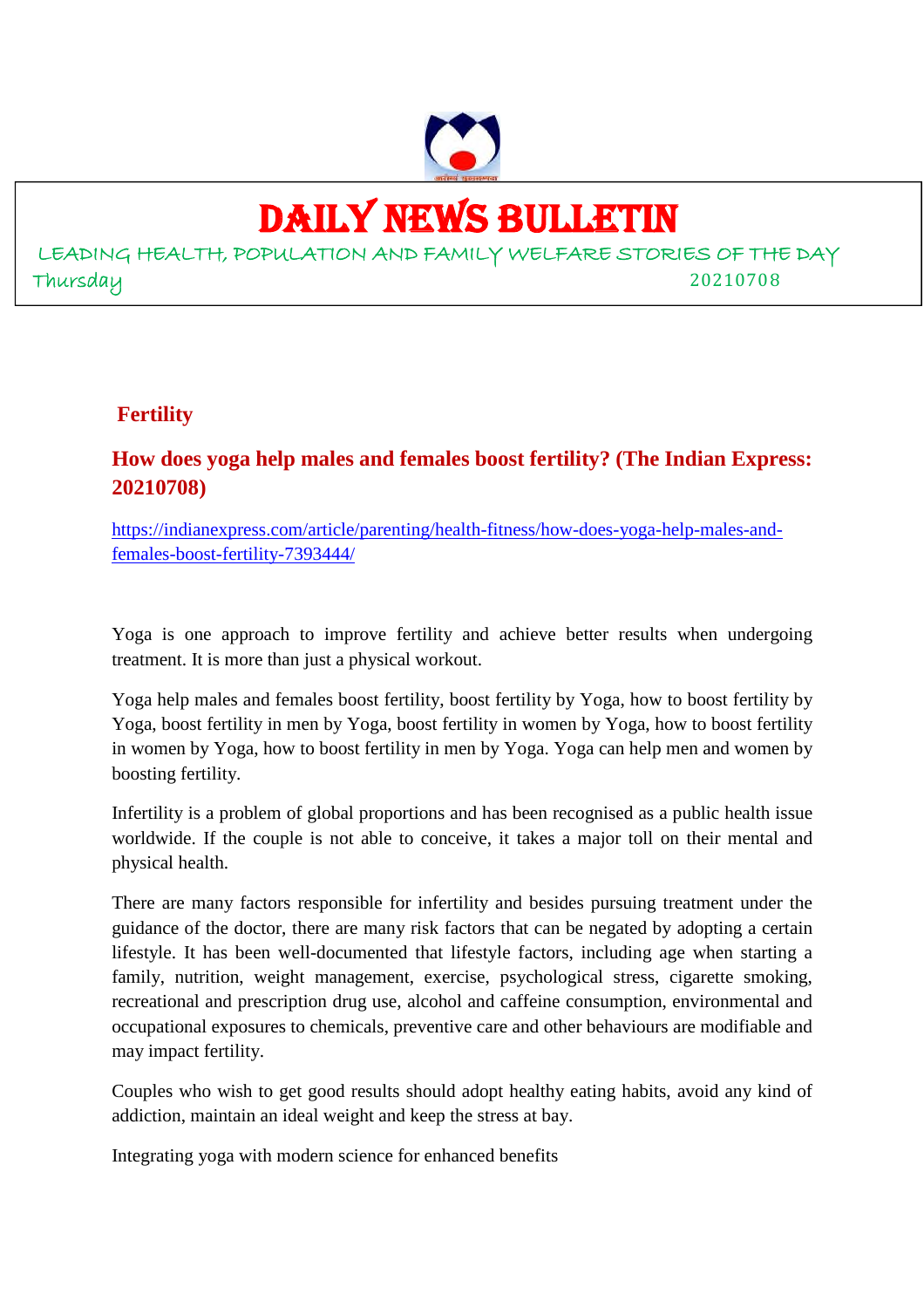Yoga practice is one way of improving fertility and getting a better outcome while undergoing fertility treatment. Yoga is very useful for preserving and maintaining one's physical and mental health and also for spiritual evolution. More than physical exercise, it has a meditative and spiritual core.

The practice of meditation and relaxation can help increase the clarity of mind, diminishes anxiety, maintain healthy body chemistry. (Photo: Canva)

How does Yoga help?

Yoga boosts the functioning of the reproductive system. There are certain yoga asanas and postures that especially target the reproductive organs and pelvic area. These asanas increase blood circulation and hence improves the vitality of these organs.

Researches have shown that yoga modulates the hypothalamic-pituitary gonadal axis, balances hormonal profile, reduces the stress level and improves the overall quality of life. Alteration in brain waves (basically an increase in alpha wave) and decrease in serum cortisol level was observed during yoga therapy.

Why is it so important to treat stress in infertility?

Following stress, the endocrine system releases stress-related hormones such as cortisol and adrenaline. LH levels are decreased and hence ovulation is disrupted.

Increased cortisol levels have been found to be strongly associated with miscarriages.

Increased implantation rate is also noted along with lowering of adrenaline level.

Chronically stressed women produce less GnRH hormone while preventing ovulation by starting a cascade of hormonally related changes.

Benefits of yoga in women

Yoga asanas to follow :

Uttanasana (standing forward bend)

Malasana (Squat or garland pose)

Janu shirasana (head to knee forward bend)

Supta baddha konasana (reclining bound angle)

Baddha Konasana (butterfly pose)

Setu bandhasanas (bridge pose)

Paschimttoasnasa (seated forward bend)

Hastapadasanas (standing forward bend)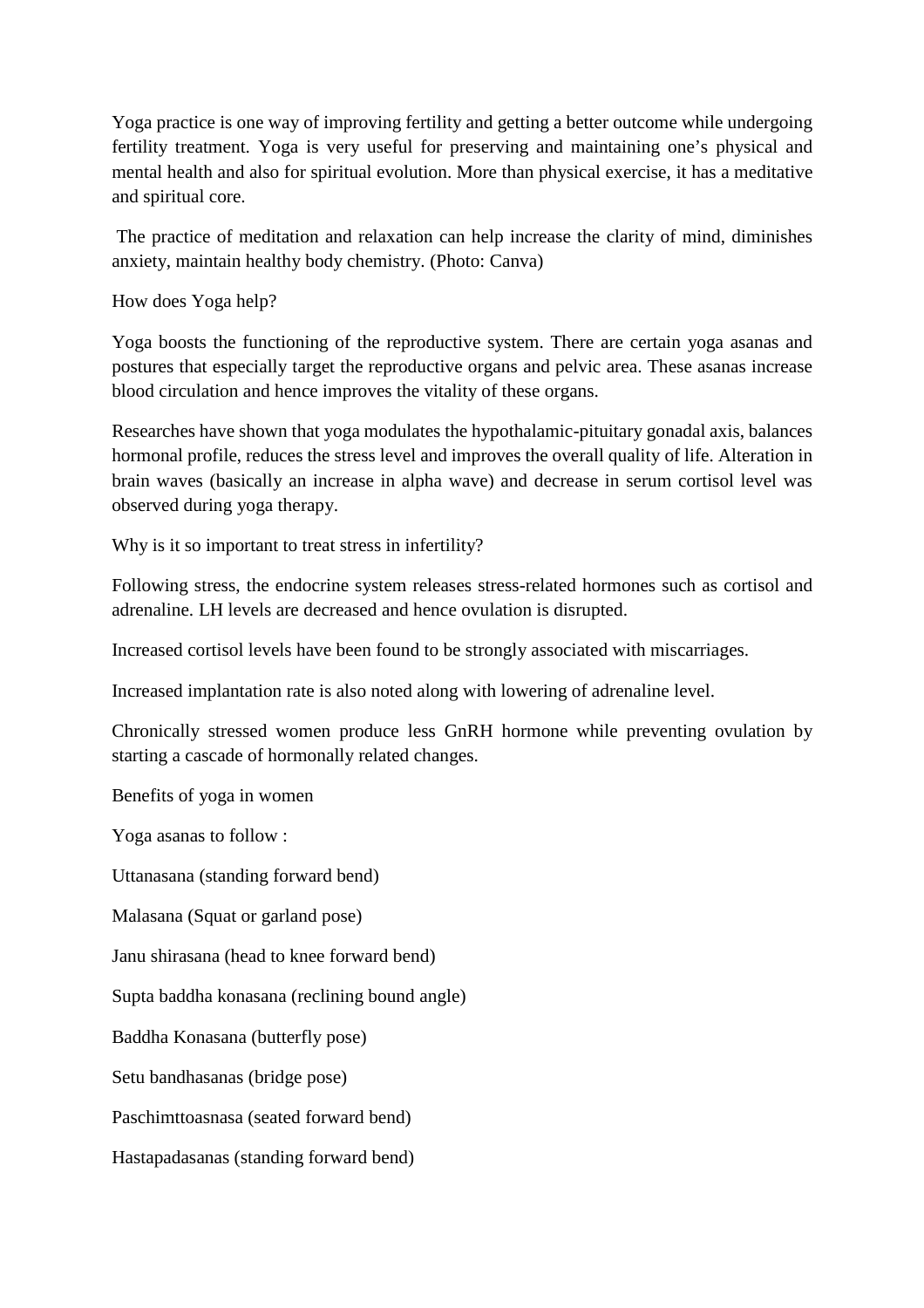Salamba Sarvangasanas (supported shoulder stand)

Salamba Shirshasanas (supported headstand)

Kapalbhati pranayama

Bhramri pranayama (Bee breath)

Nadishodhan pranayams (alternate nostril breathing)

Studies have shown that YOGA could decrease distress in women before they started their first IVF cycle. In women who become pregnant via IVF, yoga decreases stress, anxiety and labour pain and increases delivery confidence.

Regular exercise of 30 min per day including asanas, pranayama and meditation help PCOD patients to lose weight and manage stress which ultimately stabilizes the normal function of the hypothalamic-pituitary-ovarian axis. Losing weight also helps in decreasing insulin resistance in these patients and It also helps in making cycle ovulatory. Loss of 5 to 10% of excess body fat leads to tremendous improvement in the hormonal profile.

It helps in regulating blood pressure and metabolism.

The practice of meditation and relaxation can help increase the clarity of mind, diminishes anxiety, maintain healthy body chemistry and improve their resilience and patience to undergo the rigours of infertility treatment.

In pregnancy, YOGA is found to Reduce hypertensive related pregnancies

Improves foetal outcome

Increase infant birth weight

Decrease intrauterine growth retardation

Reduce the rate of assisted vaginal deliveries.

Studies have shown that the sperm count, sperm motility and prostate secretions showed improvement in men who practice YOGA.

Obesity adversely affects spermatogenesis. It is secondary to altered hormone change, i.e. reduced testosterone levels and also due to increased scrotal fat there is elevated testicular temperature leading to decreased spermatogenesis. Yoga helps these men to lose weight and regularise hormonal profile and hence improves spermatogenesis.

Researchers have indicated that yoga could improve immune system disorders, intravaginal ejaculation time and decrease sexual dysfunction.

Yoga could help regulate endocrine glands and the autonomic nervous system.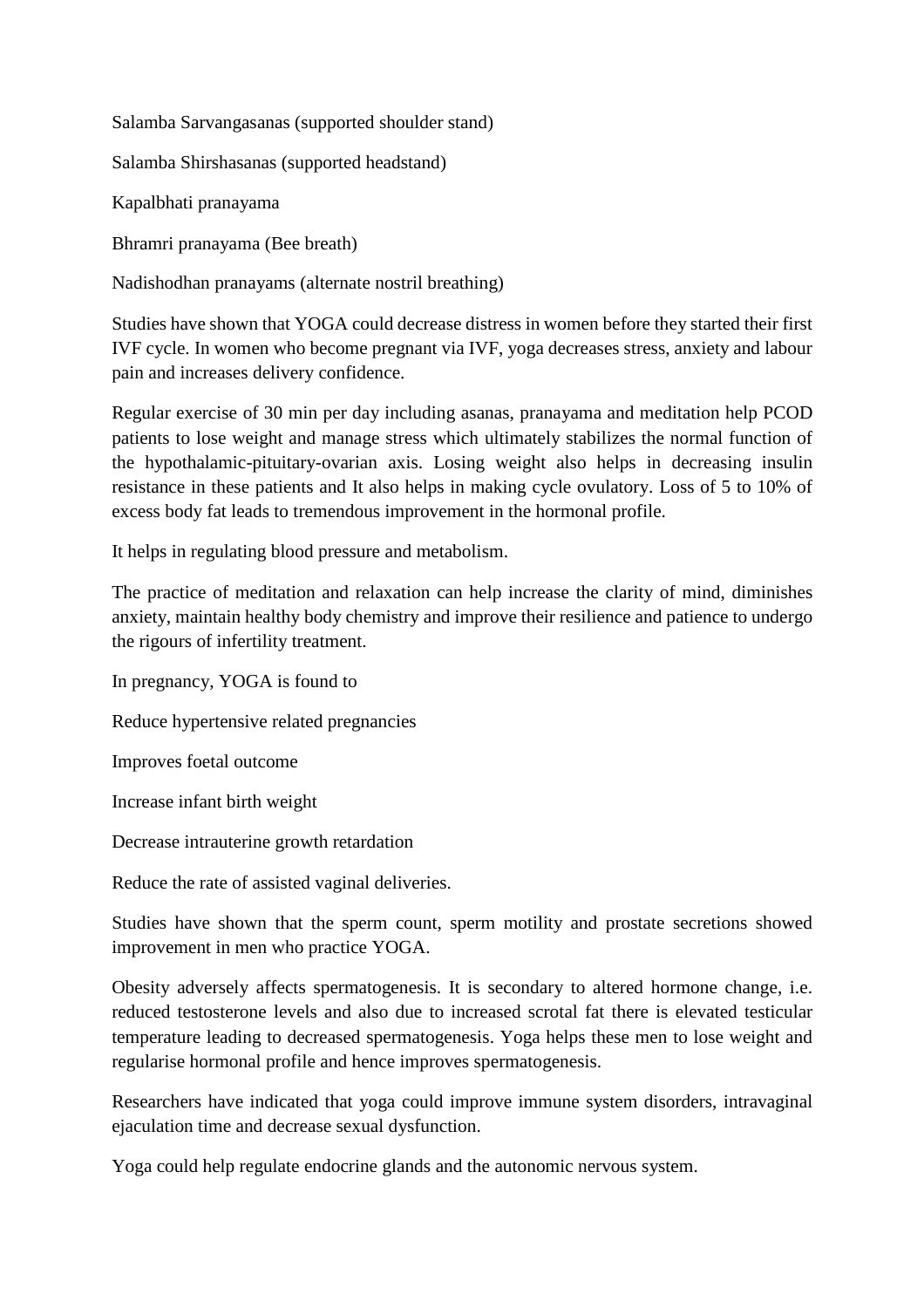Mula bandh (root bond pose) was found to be correlated with relieving involuntary excessive ejaculation, preventing inguinal hernia, regulating testosterone and improving sexual desires.

Studies have shown that there are findings of decreased markers of oxidative stress, affecting the DNA integrity of the sperms in men practising YOGA.

It delays ageing.

Yoga helps to treat mild erectile dysfunction by reducing stress and anxiety.

It is good for prostate health as well.

The reviewed studies provide evidence that yoga can help couples overcome infertility and improve ART success rate by reducing anxiety and depression, decreasing stress, regulating hormonal secretions, improving the quality of life and increasing the fertility rate. One should adopt Yoga as it brings harmony in all walks of life.

#### **Vaccine doses**

#### **Covishield makes for lion's share of vaccine doses in TS (The Hindu: 20210708)**

https://www.thehindu.com/news/national/telangana/covishield-makes-for-lions-share-ofvaccine-doses-in-ts/article35199539.ece?homepage=true

Shots administered as per vaccine stock supplied to State, says senior official

Of the 1.19 crore COVID vaccine doses administered in Telangana so far, a whopping 80.13 % were of Covishield. In absolute numbers, a total of 1,19,92,231 doses have been given to beneficiaries and of those, 96.10 lakh doses were of Covishield, 23.28 lakh of Covaxin and 53,172 of Sputnik, which arrived in the State just a fortnight ago.

Director of Public Health G. Srinivasa Rao said the doses are administered as per the vaccine stock supplied to the State.

According to the details on vaccine coverage in the State till July 7 as provided by senior Health officials, males constituted a majority of beneficiaries. As against 62.38 lakh males, 57.39 lakh females and 2,201 others have taken the jab thus far.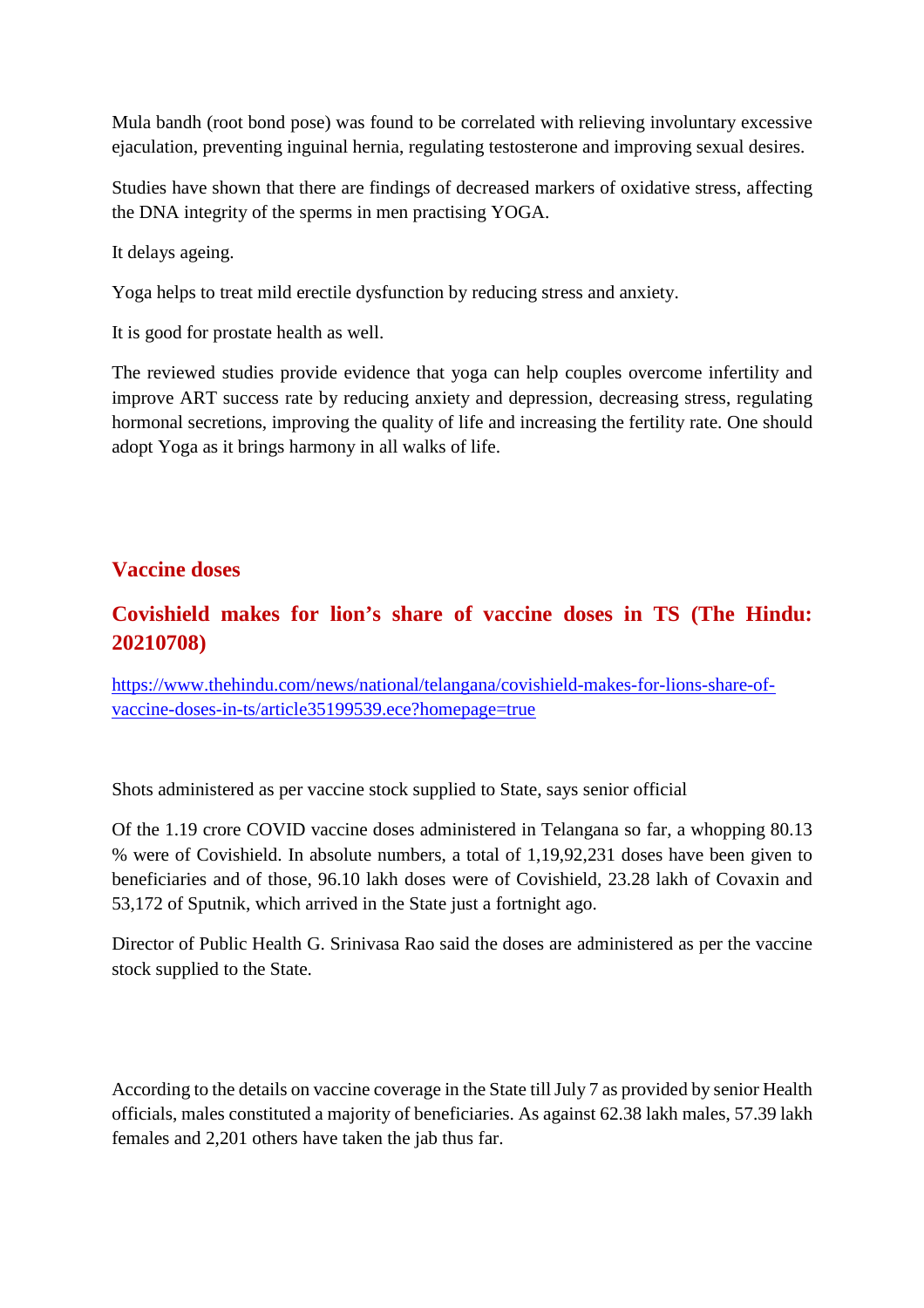There are minor differences in the tally of doses under various categories since the data was collated at different points of Wednesday.

COVID-19 vaccination begun in the State from January 16. Initially, healthcare workers were given the jab, followed by frontline workers such as employees in Greater Hyderabad Municipal Corporation and police personnel. Later, it was extended to the general public according to age group, starting with senior citizens and high-risk categories.

Till July 7 evening, data showed that 1.01 crore persons have received the first dose and 17.92 lakh the second dose.

The State government has also vaccinated people belonging to the high-risk groups such as vendors of vegetables, fruits, meat, shopkeepers, and others who have high exposure to people. Dr Srinivasa Rao said that around 37 lakh beneficiaries in these categories were given the jab.

#### Vaccine coverage

Among the 33 districts of the State, the highest coverage of vaccination was in the three urban districts — 26.60 lakh jabs in Hyderabad followed by 15.55 lakh in Rangareddy, and 15.06 lakh in Medchal-Malkajgiri.

The lowest of 58,425 doses were administered in Narayanpet, followed by 73,357 in Kumaram Bheem Asifabad district, and 81,844 in Jogulamba Gadwal districts.

Dr Srinivasa Rao said that the coverage is more in urban districts as per their strategy. "The chances of epidemic outbreaks are more in places with dense population, hence higher coverage in urban districts," he said.

#### **Cases of vascular issues high in post-COVID patients**

#### **Cases of vascular issues high in post-COVID patients, say doctors (The Hindu: 20210708)**

https://www.thehindu.com/news/cities/chennai/cases-of-vascular-issues-high-in-post-covidpatients-say-doctors/article35203733.ece?homepage=true

Cumulative count: In RGGGH's post-COVID clinic, 182 patients with vascular complications have been treated in both waves.

Early detection and timely medical treatment can help prevent complications

A number of patients who had undergone treatment for COVID-19 are being diagnosed with vascular complications at the post-COVID clinic of the Rajiv Gandhi Government Hospital (RGGGH). Though this was a cause for concern, doctors said that proper follow-up, early detection of symptoms and timely medical help would prevent complications.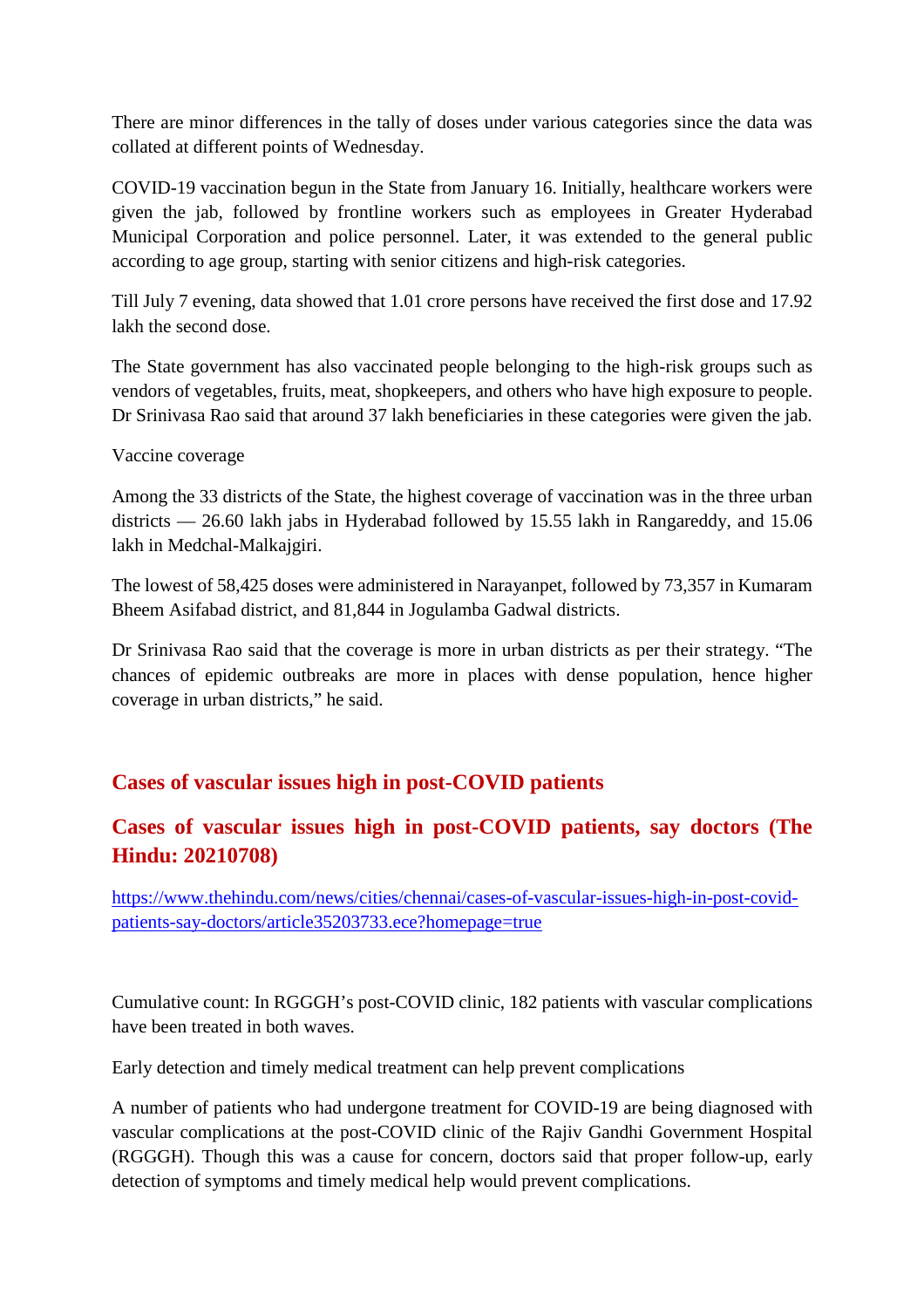Vascular complications in patients during the post-COVID period were not new. According to doctors, there were patients who developed vascular complications in the first wave too. But now, the cases were slightly more in a shorter duration, and severity was high with more involvement of the arteries.

#### Multiple symptoms

E. Theranirajan, Dean of RGGGH, said around 2,500 people had been attended to by the post-COVID clinic till now. "We are receiving many patients with vascular complications. If we miss the symptoms early, it will lead to complications. We have seen patients with limb ischemia, mesenteric artery occlusion presenting as acute abdominal pain and pulmonary embolism," he added.

In the post-COVID clinic, the hospital has received 182 patients with vascular complications. "We have seen vascular complications in both waves. While there were 90 patients in the first wave during the one-year period, we have seen 92 patients in the last few months of the second wave. The severity is more. In the first wave, we had more patients with clots in their veins compared to the second wave — a condition called deep vein thrombosis. Now, we are seeing more involvement of the arteries," N. Sritharan, professor and director of the Institute of Vascular Surgery, RGGGH, said.

He added that in the post-COVID period, any swelling in the legs and severe pain should not be ignored. The pain would be unbearable, and as a result, persons would not be able to sleep. This means that they need to get immediate medical help, he said.

#### Lack of awareness

"There is no awareness among patients and some of them ignore the early symptoms. Some come to the hospital in advanced stages, in which there is discolouration of skin or gangrene. The first six hours of symptoms are crucial as we need to restore blood circulation," he explained.

Dr. Sritharan added that they were able to save the legs of many patients as they were better prepared to tackle emergencies. "We now have a better understanding of the disease process, and the treatment protocols have evolved. We have set up a separate ward for patients with vascular complications. Postgraduates of the department monitor patients round-the-clock. This has helped in better treatment outcomes," he said.

Dr. Theranirajan said a few patients, who had undergone renal transplant, had developed nephropathy as a result of vascular complications. "Apart from vascular complications, we are seeing patients with neurological complications and myocardial infarction in the post-COVID period. Myocardial infarction seems to be predominant in a number of them," he said.

This was why doctors stressed on the need for patients to come for a review after 28 days, he said, adding: "At the post-COVID clinic, they can consult with doctors of various specialities and get tested as per their symptoms. We check for rhythm disturbances, lipid profile and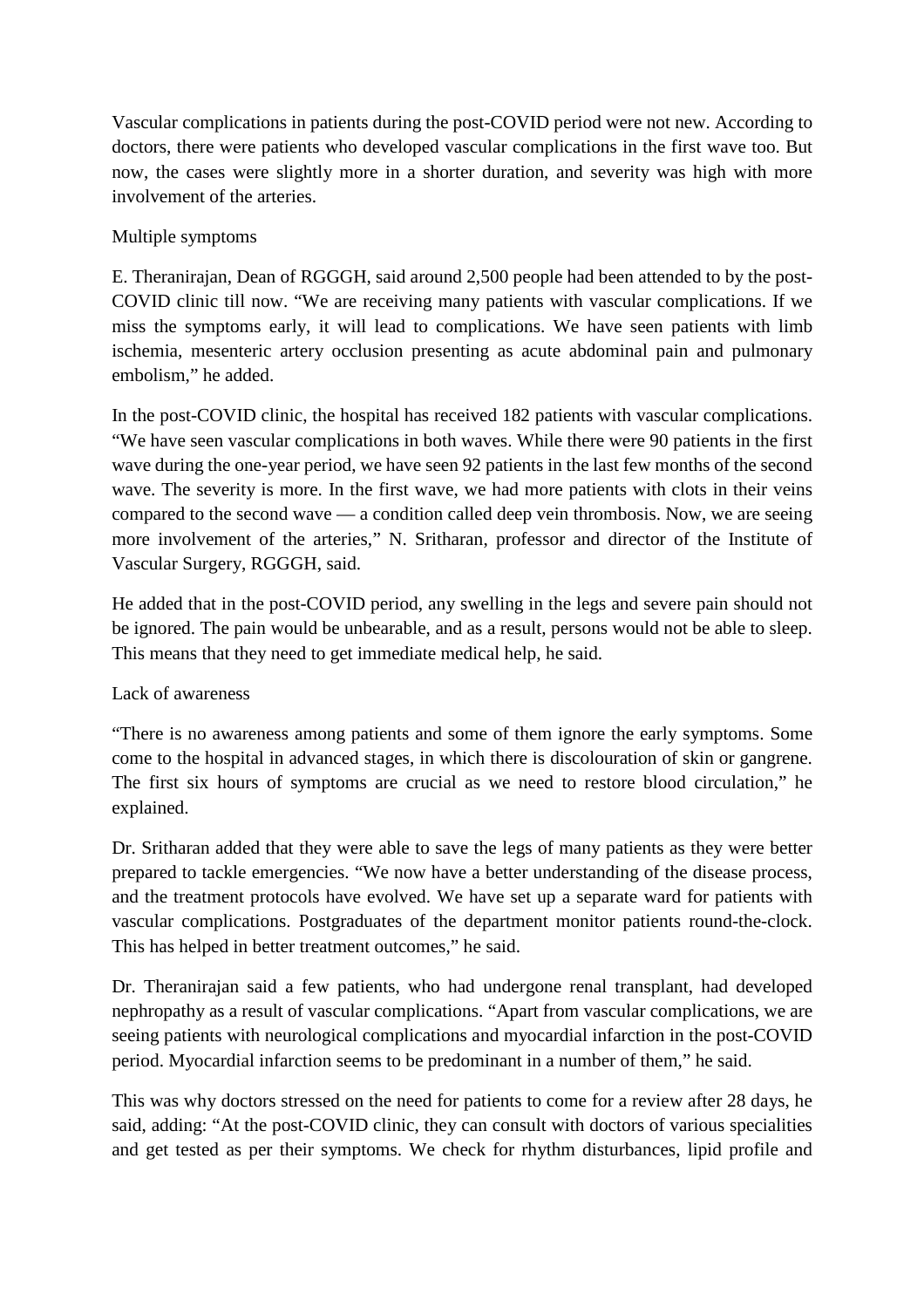fibrosis in the lungs. In case of symptoms of vascular complications, a Doppler Study is done. It is important to exclude symptoms and undergo a complete medical check-up," he said.

#### **AIDS warriors**

#### **Remembering the contributions of our AIDS warriors (The Hindu: 20210708)**

https://www.thehindu.com/society/indias-aids-warriors/article35049164.ece?homepage=true

As the world observes 40 years of the HIV/AIDS epidemic, we talk to India's pioneering activists and advocates who have not stopped spreading awareness about the disease even in these COVID-19 pandemic times

From being in denial mode in 1986 to reversing the incidence of HIV/AIDS by an impressive margin by 2012, India fought the battle against one of the longest — and ongoing — epidemics with the active participation of the people.

For a conservative society like India's, it took 15 years of hard work, arguments, discussions and planning to roll out a uniform AIDS control programme. When drugs, treatment and cure were unavailable, prevention was the mainstay.

Former Union Health Secretary, K Sujatha Rao, who served as Director-General of the National AIDS Control Organisation (NACO) from 2006-2009 and was instrumental in herding India's efforts in fighting AIDS, recalls how in a first, representatives of high risk groups and civil society leaders were invited to every meeting with experts to advise on how to check the spread of the disease.

"It received massive global funding and political support that made collection of evidencebased data, mapping, contact origin and tracing of the virus possible. In this huge exercise, the real heroes were the community leaders, activists and volunteers who effectively reached out to target populations," she says.

Here, we speak to some of them.

Mona Mishra, UNDP South-Pacific Consultant on AIDS

Remembering the contributions of our AIDS warriors

For someone like Mona Mishra, who in 2009 lost her husband, Ramesh (he was haemophilic and got infected with HIV in the early 1990s following blood transfusion), and 12 years later, lost her father to the Coronavirus, anger and aggression perhaps come naturally. Fighting despair and frustration, she remains as committed as ever to make HIV history.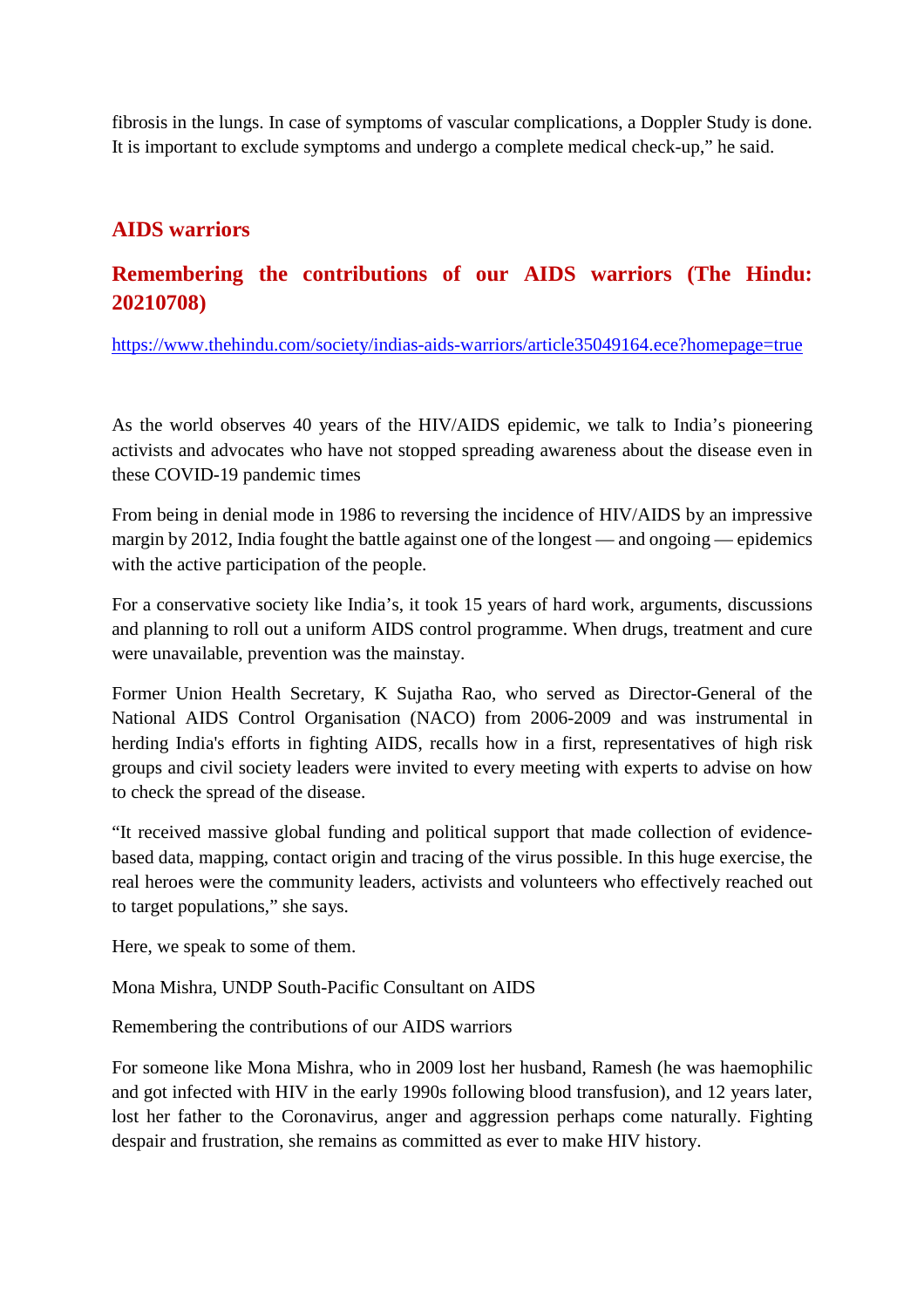In the early days of the HIV epidemic in India, few people knew anything about the Human Immuno-deficiency Virus (HIV) and the rights of People Living with HIV/AIDS (PLHA). Mona, a young filmmaker then, went about making films on real life stories to challenge discrimination and educate people how the virus could be transmitted.

Mona met and started working with Ramesh in 1995, when doctors had little experience and the Anti-Retroviral Therapy (ART) drugs were neither free nor available easily in India. The couple would get them from their friends in the US and the side effects that included nausea, vommitting, upset stomach, hallucinations took a toll on both, the patient and the caregiver. They established the first support group, Positive Life, and travelled the country with their films on HIV.

"Initially, we did not know how to take our work forward. There was no audience for our films but we realised the imperative need to educate people on how the virus could be prevented from spreading. We started by meeting small groups across sections — doctors, lawyers, University students, housewives, drug users, sex workers, pregnant women, and blood donors to arrest their fear about the disease," recalls Mona.

"That was the time when due to the stigma and ignorance, people were afraid of people and not the virus," she says, "and we decided to talk about the disease openly instead of just being silent observers of the Government's role."

Progression of HIV response turned remarkable after more than a decade of the first batch of eight cases reported from Madras in 1986. Many more activists like her were able to vociferously advocate for not just treatment of the infected but also their right to live with dignity. They were able to fearlessly tell the Government how to run the show.

Over the years, Mona who joined the UN in the late 90s, kept pushing for long-term perspectives that included reaching out to the most vulnerable groups and ensure proper implementation of safety measures. She brought field experience and ideas to ensure the inclusion of everyone who is at risk — especially transgender individuals, sex workers, drug abusers and men who have sex with men — as they are historically under-represented in medical research and encounter barriers accessing quality healthcare.

"We have to continue working with the young population, who have grown up without information about AIDS because the disease prevention campaigns of the yesteryears have disappeared due to a lack of commensurate funds. The focus has shifted to treatment now," she says.

Dr. Sunil Solomon, Associate Professor of Medicine, Johns Hopkins University

Remembering the contributions of our AIDS warriorsAs the son of the famous "AIDS doctor of Chennai, Suniti Solomon", Sunil grew up on dining table conversations around public health. Five years after the world's first AIDS case was reported in the US in June 1981, his mother, who was a physician and microbiologist, randomly tested 100 blood samples of female sex workers in Chennai. When eight of them tested positive, she sent the samples to the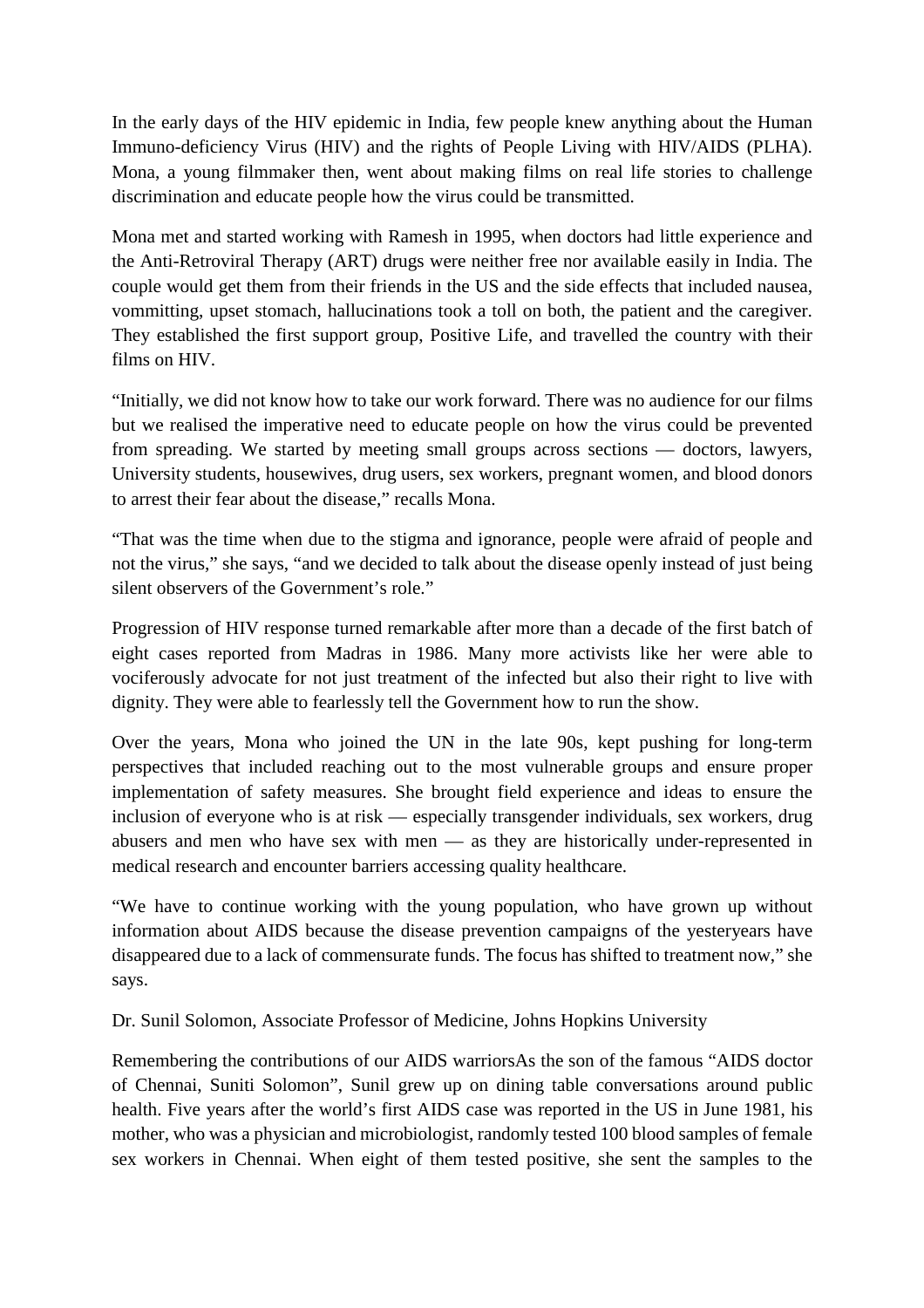Division of Infectious Diseases, Johns Hopkins University (JHU), Baltimore, for re-testing. The results marked the first HIV documentation in India.

"Accompanying my mother on her work in the later years, I often wondered how the poor can afford treatment when they fall sick and especially if it is a long drawn disease, such as AIDS." It drew him to public health and he returned to JHU as an epidemiologist when AIDS cases were peaking in India in the late 90s.

Sunil was quick to understand it was not just about HIV but the way our health system is designed to treat only one disease. Through the YR Gaitonde Centre for AIDS Research and Foundation his mother established and he chairs now, he integrated different disciplines to provide succour to PLHA who require social support and help in dealing with depression and mental health issues.

Sunil says that a holistic HIV prevention programme is needed to improve overall health awareness among high risk populations. "Advocacy needs to be ascertained if we want the multi-pronged approach to HIV infection successfully in place," he says.

Since a majority of the people either fail to get diagnosed or fall out of the treatment plan unless it is a matter of life and death, Sunil strives to deliver healthcare services at the doorstep through his foundation's work. "Public health strategies do not change but in this age of social media, we need to change our education campaigns. If we educate masses to move beyond their traditional thinking and priorities, the HIV infrastructure can be pulled out of its slackness and utilised effectively," he says.

HIV has no symptoms but you pick up other diseases easily when the virus suppresses your immunity and as a result people remain undiagnosed for long. The pioneers of the AIDS movement diligently questioned the politicians and the bureaucrats to mainstream the disease by empowering communities. "My mother always told me, at least try to make treatment easier and save those who break free from barriers and come to you seeking medical care," he says.

Dr. S Sundararaman, physician and public health strategist, Chennai

Remembering the contributions of our AIDS warriors

The day Dr S Sundararaman was on his way to pay the fees for his admission to Madras Medical College back in the Seventies, his uncle asked him a pertinent question: whether he wanted to be a doctor or a healer?

A decade later, he had his answer. When gynaecologists in Chennai refused and he stepped in to deliver India's first baby born of HIV-positive parents, he understood how he can help heal people with HIV. "I am more of an instigator who goes around convincing people about the seriousness of an issue," he says, introspecting.

From the first batch of HIV-infected individuals, when the 20-year-old pregnant woman delivered a baby boy on December 16 and died subsequently, the toddler, who was named after Sundararaman, was adopted by a couple in New Zealand when he was two years old.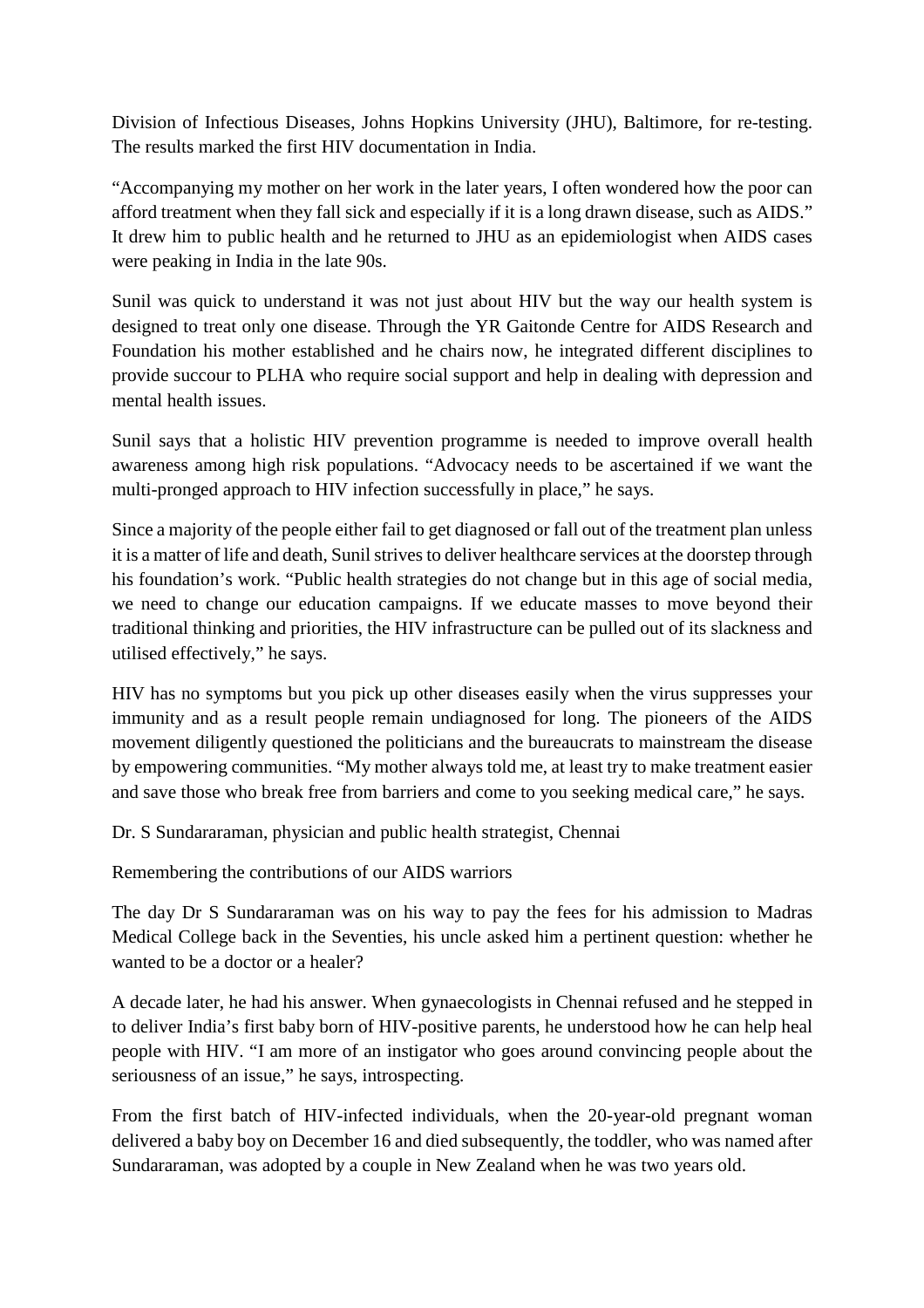Those days, HIV-infected people were kept in a Government home so that they could not spread the disease. It was a difficult time because people did not understand the virus other than the sexual connotation attached to it. The Government fought the battle on morality believing Western culture was alien to India and so AIDS could not come here; condom was not a part of public language and awareness campaigns on risks of unprotected sex were not allowed on prime-time TV.

"It was a perfect example of dichotomy where people did not want to confront the issues of multiple-partners and sex for transaction yet the State sought to ban prostitution without knowing where to find the practitioners of the trade," says Sundararaman.

The way to deal with fear and trauma is to talk about it and find ways to heal, says Sundararaman, who established the AIDS Research Foundation of India in 1988. People started queuing up outside his clinic increasing his responsibility, he says, and lot of women came to the forefront to launch HIV-awareness and prevention related initiatives because they sensed that for a majority of the women, it was about life after HIV-infection whereas for men it was sex after HIV.

"The social movement for responsible behaviour around HIV has to keep going, or else no will bother about it," he says.

#### **Moderna (The Asian Age: 20210708)**

http://onlineepaper.asianage.com/articledetailpage.aspx?id=15695616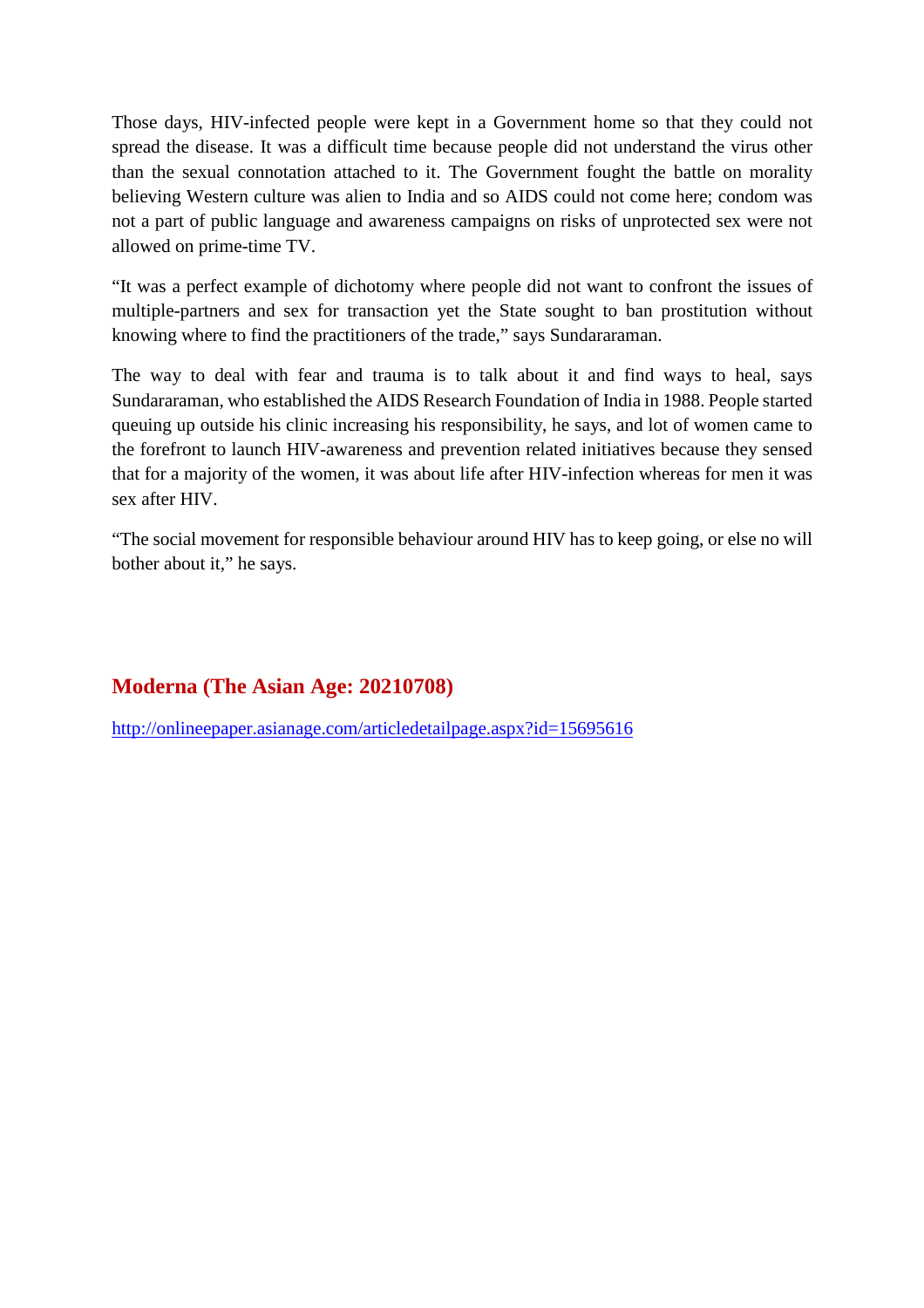## **Study: Pfizer, Moderna** vax cut 91% virus risk

Washington, July People who receive Covid-19 vaccines by Pfizer and Moderna are up to 91 per cent less likely to develop the disease, according to a US study which also suggests that the preventives reduce the severity of symptoms and duration in those who still get an infection. The research, published in the New England<br>Journal of Medicine on June 30, is among the first to show the benefits of mRNA vaccines even among those who experience breakthrough infec $tions$  - testing positive after immunisation.

The mRNA vaccines by Pfizer and Moderna contain genetic instructions for our cells to make the spike protein of the SARS-CoV-2, which the virus uses to infect and enter the human cells.

Our immune system<br>then builds an immune response against the spike protein, and learns how to fight off the Coronavirus if we encounter it in future.

"One of the unique things about this study is that it measured the secondary benefits of the vaccines, said study co-author Sarang Yoon, an assistant professor at the University of Utah, US. The study was

## CDC says Delta is ominant variant

Houston, July 7: The highly contagious Delta variant has become the dominant Coronavirus strain in the US, accounting for more than 51 per cent of Covid infections in the country, according to new data released by the Centres for Disease Control and Prevention.

The variant, also known as B.1.617.2, was first detected in India in December and is spreading quickly across the globe. In some parts of America, the Delta strain accounts for more than 80 per cent of new infections, including some Midwestern states like Missouri, Kansas and Iowa. It is already causing 74.3 per cent of infections in Western states, includ• NEW COVID infections with the Delta variant now account for 51.7 per cent of the infections. The B.1.1.7 or Alpha variant makes up for 28.7 per cent cases.

ing Utah and Colorado, and 58.8 per cent of infections in Southern states like Texas, Louisiana, Arkansas and Oklahoma, according to CDC estimates.

New Covid infections with the Delta variant now account for 51.7 per cent of the infections. The B.1.1.7 or Alpha variant makes up for 28.7 per cent cases after remaining a dominant variant for months, the data said.

 $-PTI$ 

designed to measure the risks and rates of infection among those on the front lines of the pandemic — doctors, nurses, and first responders.

These are the people who are getting exposure to the virus day in and day

out, and the vaccine protected them against getting the disease. Those who unfortunately got COVID-19 despite being vaccinated were still better off than those who didn't," he added.

 $-PTI$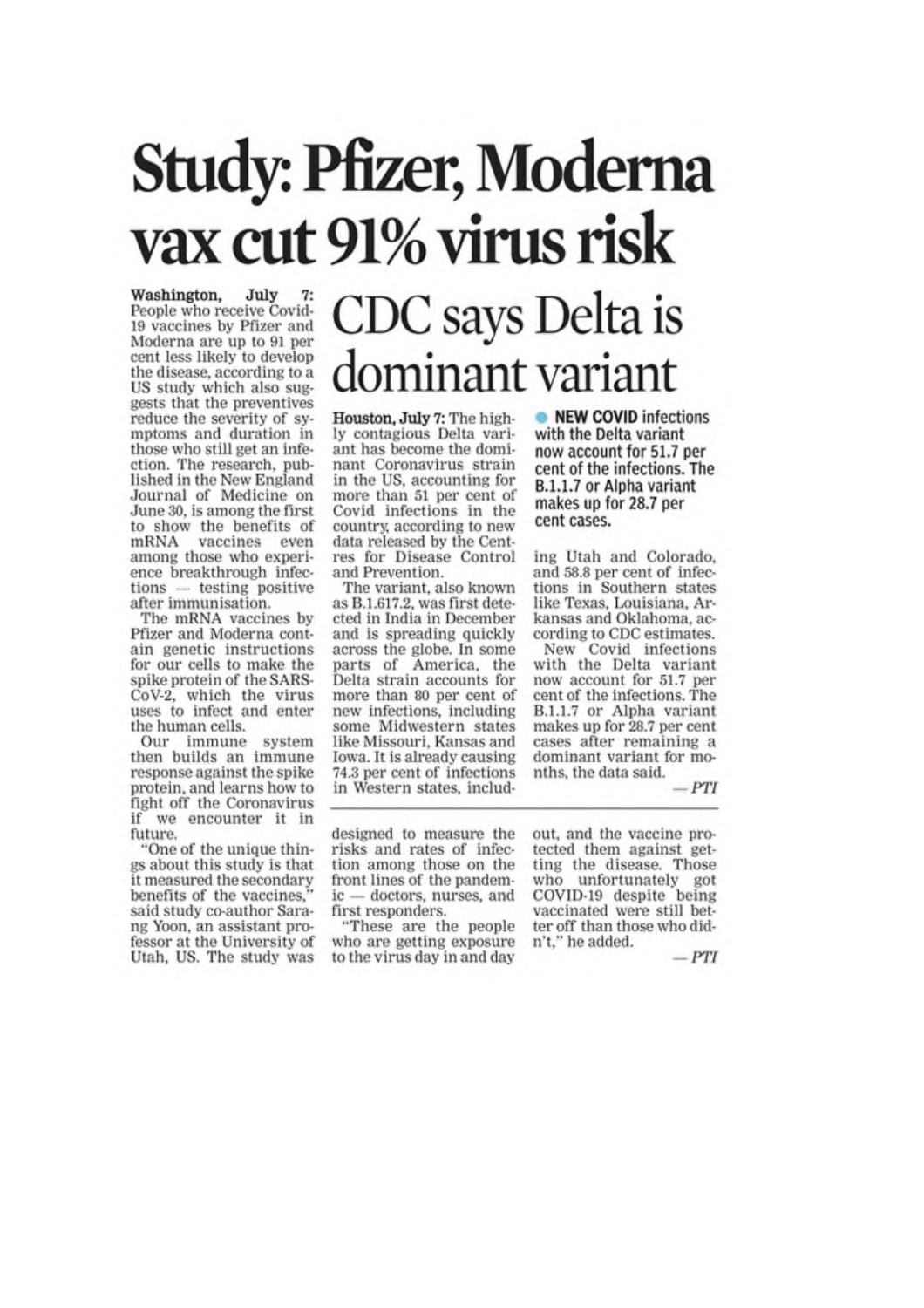#### **Covid vaccine doses**

#### **Over 1.67 crore Covid vaccine doses still available with states, private hospitals: Centre (The Tribune: 20210708)**

https://www.tribuneindia.com/news/coronavirus/over-1-67-crore-covid-vaccine-doses-stillavailable-with-states-private-hospitals-centre-279486

Over 37.43 crore vaccine doses have been provided to states and UTs so far through all sources

Over 1.67 crore Covid vaccine doses still available with states, private hospitals: Centre

Photo for representation only. Tribune file

More than 1.67 crore balance and unutilised Covid vaccine doses are still available with the states, UTs and private hospitals to be administered, the Union Health Ministry said on Wednesday.

Over 37.43 crore vaccine doses have been provided to states and UTs so far through all sources and a further 48,65,110 doses are in the pipeline, it said.

Of this, the total consumption including wastage is 35,75,98,947 doses, the ministry said.

The new phase of universalisation of Covid vaccination commenced on June 21. PTI

#### **Recoveries continue to outnumber new Covid cases**

#### **Recoveries continue to outnumber new Covid cases for 55th consecutive day (The Tribune: 20210708)**

https://www.tribuneindia.com/news/coronavirus/recoveries-continue-to-outnumber-newcovid-cases-for-55th-consecutive-day-279474

43,733 new cases, 930 more deaths reported

Recoveries continue to outnumber new Covid cases for 55th consecutive day

Photo for representation only. Tribune file

India added 43,733 new cases of coronavirus taking the total infection tally to 3,06,63,665, while the active cases further declined to 4,59,920, according to the Union Health Ministry data updated on Wednesday.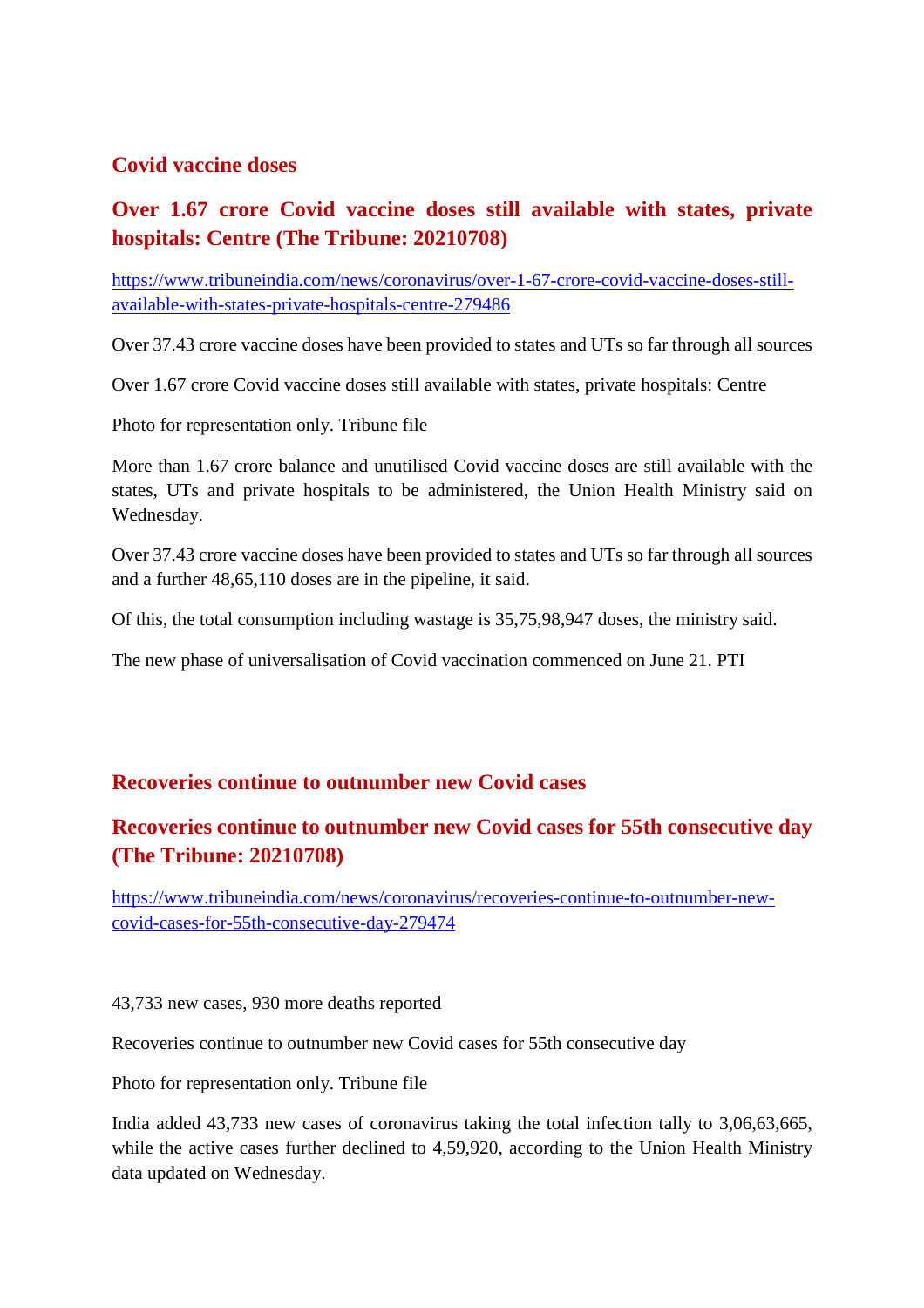The death toll climbed to 4,04,211 with 930 daily fatalities.

The active cases have further declined to 4,59,920 and comprise 1.5 per cent of the total infections, while the national Covid recovery rate has improved to 97.18 per cent, the data updated at 8 am showed.

Also, 19,07,216 tests were conducted on Tuesday taking the total cumulative tests conducted so far for detection of Covid in the country to 42,33,32,097.

The daily positivity rate was recorded at 2.29 per cent. It has been less than three per cent for 16 consecutive days, the ministry said, adding the weekly positivity rate has declined to 2.39 per cent.

Recoveries continue to outnumber daily new cases for the 55th consecutive day. The number of people who have recuperated from the disease surged to 2,97,99,534, while the case fatality rate stands at 1.32 per cent, the data stated.

The ministry said the cumulative vaccine doses administered so far had reached 36.13 crore under the Nationwide Vaccination Drive.

The 930 new fatalities include 395 from Maharashtra, 142 from Kerala and 92 from Karnataka.

A total of 4,04,211 deaths have been reported so far in the country, including 1,23,531 from Maharashtra, 35,526 from Karnataka, 33,132 from Tamil Nadu, 25,001 from Delhi, 22,656 from Uttar Pradesh, 17,834 from West Bengal and 16,131 from Punjab. PTI

#### **Crowding at hill stations scary, says ICMR chief**

#### **Crowding at hill stations scary, says ICMR chief (The Tribune: 20210708)**

https://www.tribuneindia.com/news/coronavirus/crowding-at-hill-stations-scary-says-icmrchief-279365

With daily Covid-19 cases falling to 34,703, the government on Tuesday flagged "frightening laxity" on part of the people and said the timing and scale of the third wave would depend on collective behaviour.

Reacting to pictures of overcrowded hill stations, shopping areas and other public places, ICMR Director General Balram Bhargava said the frames were "frightening". He said there were still 73 districts in 14 states, including Himachal's Kinnaur, where positivity rate was over 10 per cent.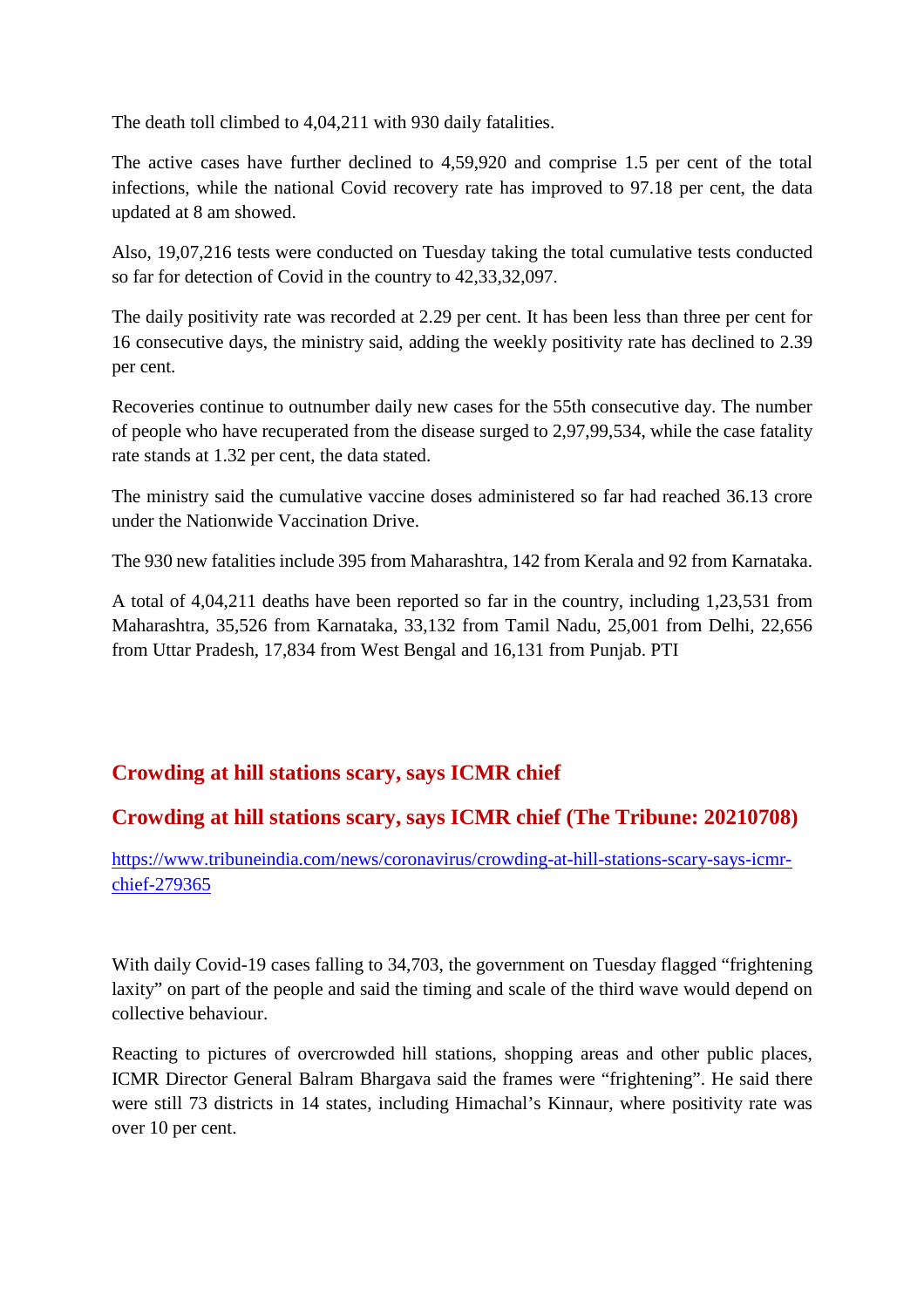He advised restrictions in these districts, some of which "are still in the middle of the second wave". The official data showed that 80 per cent new cases concentrated in 90 districts, signalling localised infection.

#### **Pollution (Hindustan: 20210708)**

https://epaper.livehindustan.com/imageview\_908982\_88021636\_4\_1\_08-07- 2021 2 i 1 sf.html

सेटेलाइट डाटा विश्लेषण के आधार पर ग्रीनपीस इंडिया ने निकाला निष्कर्ष. लॉकडाउन के कारण पिछले साल काफी राहत थी दिल्ली में १२५% बढ़ा नाइट्रोजन ऑक्साइड का प्रद्रा

#### चिंताजनक

#### नई दिल्ली | प्रमुख संवाददाता

दिल्ली में पिछले अप्रैल की तुलना में इस अप्रैल में नाइटोजन ऑक्साइड (एनओ२) की मात्रा 125 फीसदी तक बढ़ गई। सेटेलाइट डाटा विश्लेषण के आधार पर ग्रीनपीस इंडिया ने यह निष्कर्ष निकाले हैं।

संस्था के मुताबिक दिल्ली समेत आठ शहरों में नाइट्रोजन ऑक्साइड की मात्रा में तेज बढोतरी देखी गई है।

पिछले साल लॉकडाउन में परिवहन के साधन, उद्योगों आदि पर पाबंदी लग गई थी। इन गतिविधियों के थमने के साथ ही पर्यावरण में भारी सुधार देखने को मिला था। दिल्ली समेत देश के तमाम हिस्सों में इस परिवर्तन को महसस किया गया। लेकिन लॉकडाउन खलने के साथ और जीवन के पटरी पर लौटते ही प्रदषण में तेजी से इजाफा देखने को मिला।

ग्रीनपीस इंडिया की रिपोर्ट के मताबिक अप्रैल 2020 की तलना में अप्रैल 2021 में दिल्ली में

नाडटोजन ऑक्साडड नाइटोजन ऑक्साइड (एनओ२) का प्रदूषण सेहत के लिए बेहद खतरनाक माना जाता है। इसके चलते श्वांस संबंधी व अन्य स्वास्थ्य समस्याएं हो सकती हैं। वाहनों और उद्यमों से निकलने वाले धुएं को इसके लिए जिम्मेदार माना जाता है।

नाइट्रोजन ऑक्साइड की मात्रा 125 फीसदी तक ज्यादा रही। दरअसल. पिछले साल और इस साल अप्रैल के

नाइट्रोजन ऑक्साइड की रोकथाम के लिए तत्काल कदम उठाए जाने की जरूरत है। खासतौर पर सार्वजनिक परिवहन और स्वच्छ ईंधन को बढ़ावा देकर वातावरण में इनकी मात्रा कम की जा सकती है। इसलिए सभी संस्थाओं को इस दिशा में तेजी से काम करने की जरूरत है। -अविनाश चंचल, वरिष्ट क्लाईमेट कैंपेनर, ग्रीनपीस इंडिया

महीने में अगर मौसम एक जैसा होता तो यह बढोतरी और ज्यादा यानी 146 फीसदी तक हो सकती थी।



दिल्ली के साथ ही अन्य सात शहरों की स्थिति नाइट्रोजन ऑक्ससाइड के मामले में खास अच्छी नहीं है।

#### **Corona Infection**

#### **देश म24 घंटममले45,892 नए कोरोना सं मत, 817 कह ुई मौत; कय वाय मंालय नेजारकया आंकड़ा (Dainik Jagran: 20210708)**

https://www.jagran.com/news/national-india-reports-45892-new-covid19-cases-and-817 deaths-in-the-last-24-hours-as-per-health-ministry-common-man-issues-21810244.html?itm\_source=website&itm\_medium=homepage&itm\_campaign=p1\_compone nt

वर्ष 2019 के अंत में चीन से कोरोना संक्रमण की शुरुआत हुई जिससे अब तक भारत में कुल पॉजिटिव मामलों का आंकड़ा 30709557 हो गया है और मरने वालों की कुल संख्या 405028 है।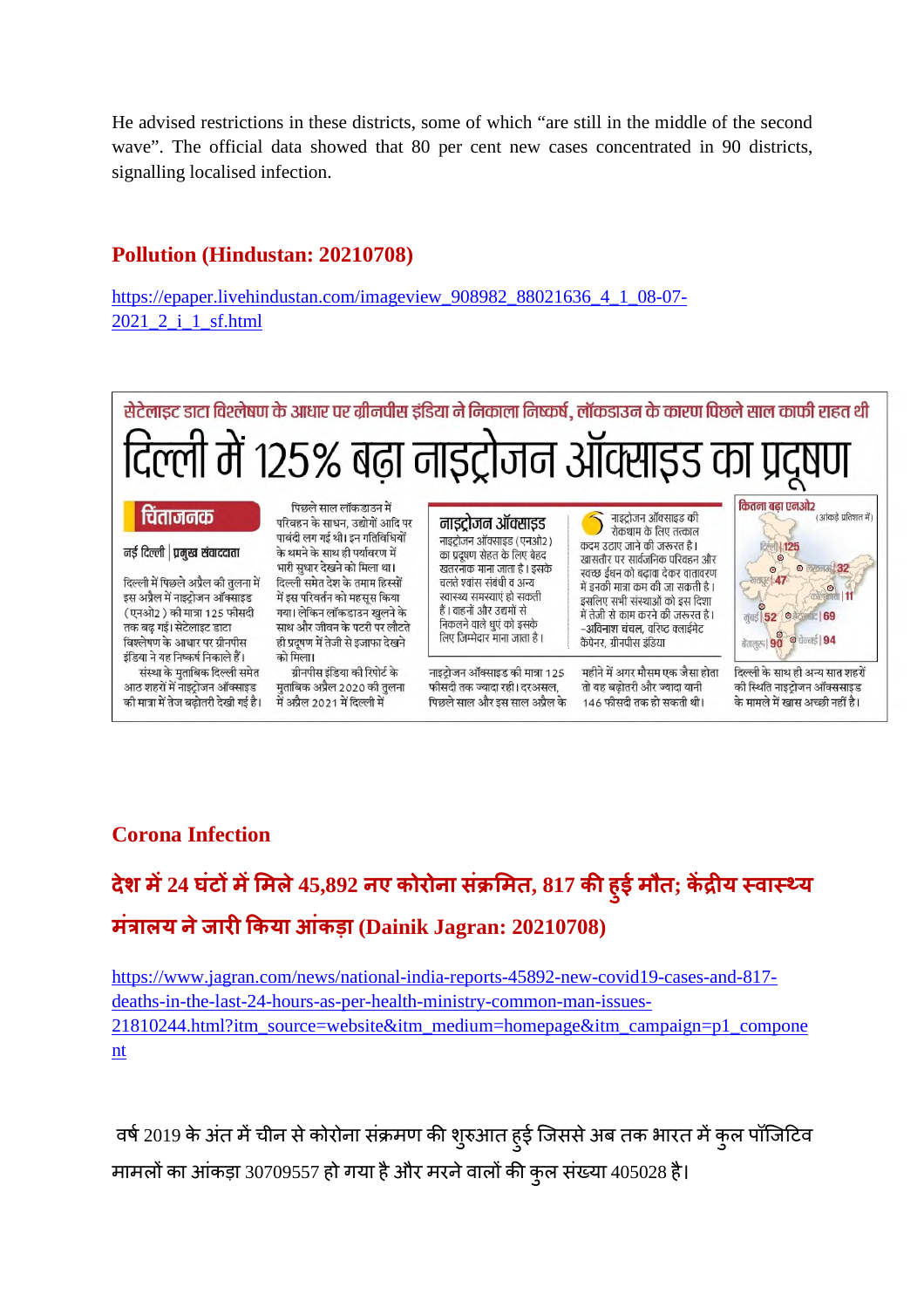नई दिल्ली, एएनआइ। देश में बीते 24 घंटों के दौरान 45,892 नए केस सामने आए और 817 संक्रमितों की मौत हो गई। यह आंकड़ा आज सुबह केंद्रीय स्वास्थ्य मंत्रालय की ओर से जारी किया गया है। वहीं इस दौरान देश भर में कोरोना वैक्सीनेशन का आंकड़ा 33,81,671 है। इस साल के जनवरी माह से देशभर में कोरोना वैक्सीनेशन का अभियान शुरू किया गया जिसके तहत अब तक कुल 36,48,47,549 खुराकें दी जा चुकी हैं।

भारत में अब तक कुल कोरोना संक्रमितों का आंकड़ा 3,07,09,557 है और इस महामारी की चपेट में आकर दम तोड़ने वालों की संख्या 4,05,028 है। पिछले दिनों देश ने कोविड-19 महामारी की दूसरी लहर का प्रकोप झेला और अब इससे उबरने के संकेत मिल रहे हैं। हालांकि इस घातक वायरस के नए-नए वैरिएंट आने के साथ ही तीसरी लहर को लेकर संभावनाएं जताई जा रहीं हैं।

मंत्रालय के अनुसार, अभी देश में कोरोना के कुल सक्रिय मामलों का आंकड़ा 4,60,704 है वहीं अब तक स्वस्थ होने वाले लोगों की संख्या 2,98,43,825 है। मौजूदा सक्रिय मामले कुल संक्रमण के मामलों का 1.5 फीसद है। वहीं देश में संक्रमण का रिकवरी रेट 97.18 फीसद है। हर दिन आने वाले संक्रमण के दर की बात करें तो मंत्रालय के अनुसार यह 2.42 फीसद है। स्वास्थ्य मंत्रालय की ओर से इस बात पर जोर दिया गया है कि 70 फीसद मौतें कोमोरबिडिटीज यानि संक्रमितों में पहले से शुगर ब्लडप्रेशर जैसी बीमारियों के कारण हुई।

पिछले साल 7 अगस्त को देश में संक्रमण का आंकड़ा 20 लाख के पार चला गया था। इसके बाद संक्रमण का आंकड़ा 12 अगत को 30 लाख के पार, 5 सतंबर को 40 लाख, 16 सतंबर को 50 लाख, 28 सतंबर को 60 लाख, 11 अटूबर को 70 लाख, 29 अटूबर को 80 लाख, 20 नवंबर को 90 लाख और 19 दसंबर को 1 करोड़ के पार चला गया। इस साल 4 मई को 2 करोड़ और 23 जून को 3 करोड़ के पार हो गया।

#### **Coronavirus Patient (Hindustan: 20210708)**

https://epaper.livehindustan.com/imageview\_908982\_88037590\_4\_1\_08-07- 2021\_2\_i\_1\_sf.html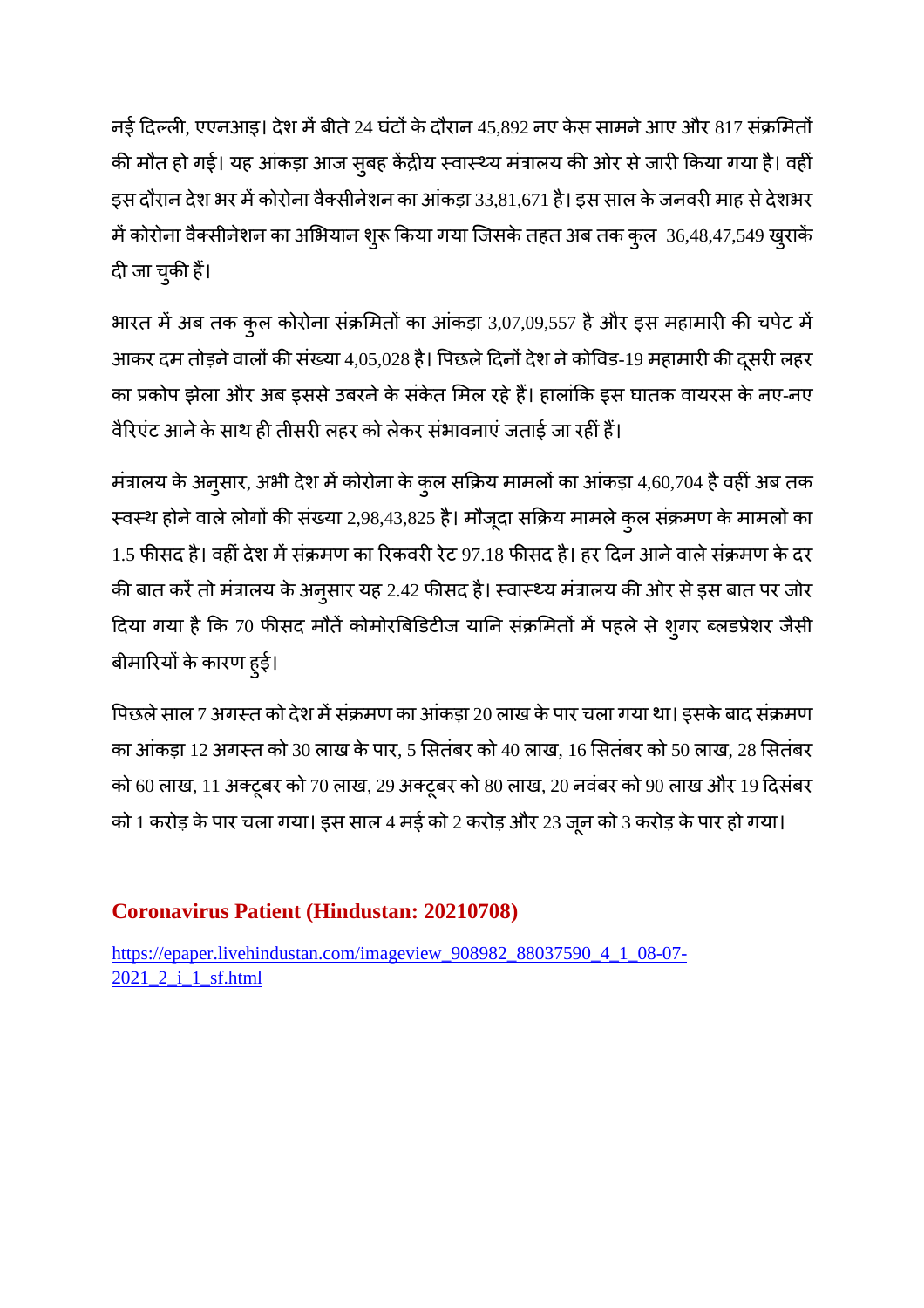# राजधानी में दो महीने बाद कोरोना के सक्रिय मरीज बढ़े

नई दिल्ली | वरिष्ट संवाददाता

दिल्ली में बुधवार को 60 दिन बाद सक्रिय मरीजों की संख्या बढ़ी है। बुधवार को दिल्ली में 858 सक्रिय मरीज हो गए, एक दिन पहले 833 सक्रिय मरीज थे। बुधवार को 93 नए मामले सामने आए। वहीं 64 मरीजों को छुट्टी दी गई, साथ ही चार मरीजों ने कोरोना के कारण दम तोड़ दिया।

दिल्ली में कोरोना से अभी तक 1434780 मरीज संक्रमित हो चुके हैं। इनमें से 1408917 मरीज ठीक हो गए, जबकि 25005 मरीजों ने कोरोना

## रिपोर्ट

- कोरोना संक्रमण के 93 नए मामले सामने आए
- 64 मरीज स्वस्थ हुए जबकि चार मरीजों की मौत हो गई

के कारण दम तोड़ दिया। दिल्ली में कोरोना से मृत्युदर 1.74 फीसदी है। दिल्ली में मंगलवार को कोरोना की जांच के लिए 78582 टेस्ट हुए जिसमें 0.12 फीसदी मरीज संक्रमित पाए गए। अस्पतालों में 489 मरीज और होम आइसोलेशन में 265 मरीज भर्ती हैं।

#### **Virus (Hindustan: 20210708)**

**रहसतक! 55 दन बाद रकवर होनेवालसेयादा मलेकोरोना के नए केस, एिटव केसमभी इजाफा (Hindustan: 20210708)**

https://www.livehindustan.com/national/story-coronavirus-new-cases-outnumberedrecovered-cases-after-55-days-active-caseload-also-rise-4200018.html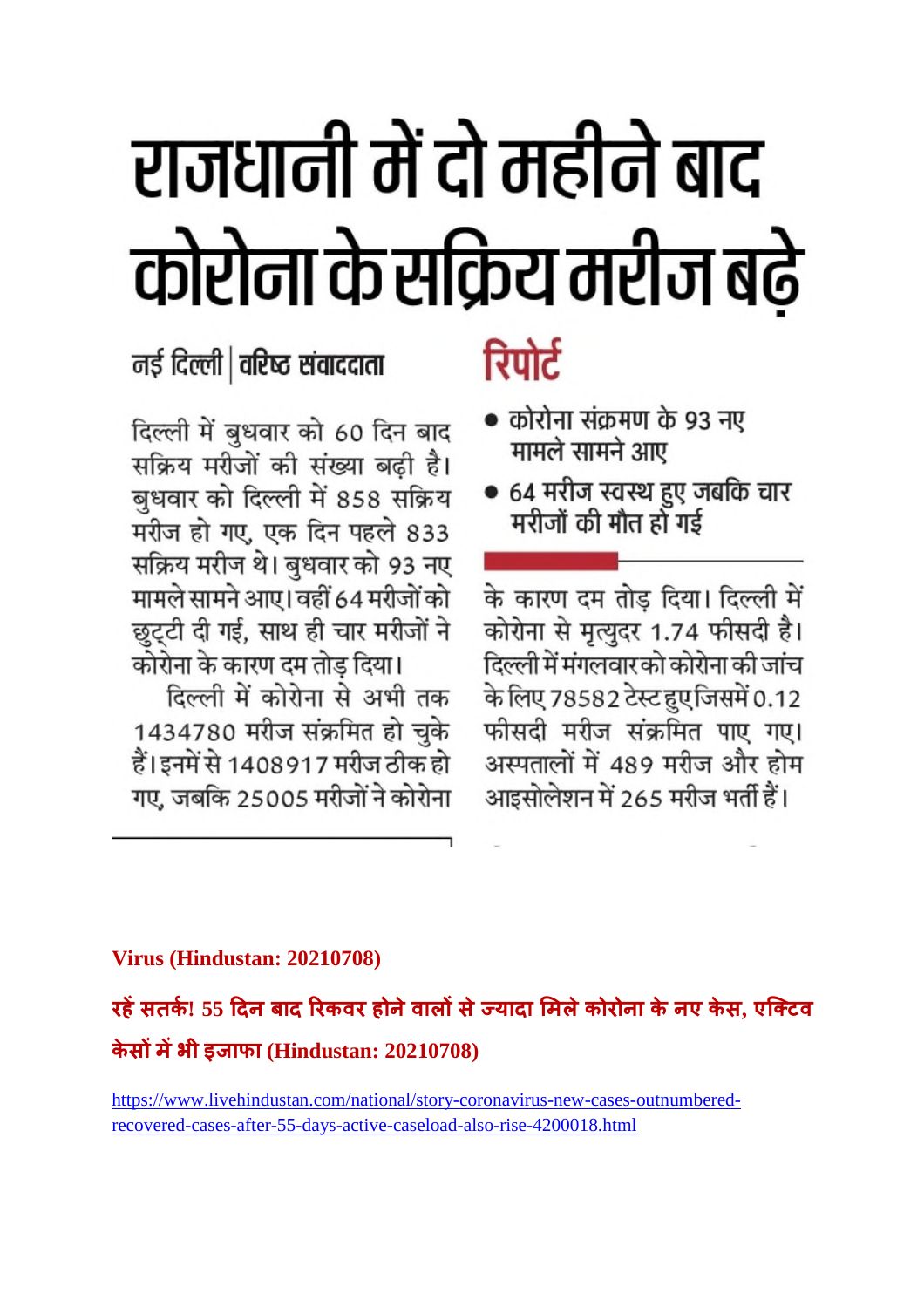कोरोना वायरस के मामलों में बीते करीब दो महीने से लगातार जारी गिरावट अब कम होती दिख रही है। बीते 24 घंटे में देश भर में कोरोना संक्रमण के 45,892 नए केस मिले हैं। वहीं इस अवधि में 44,291 लोग रिकवर हुए हैं। 55 दिनों के बाद यह पहला मौका है, जब कोरोना के नए मामलों की संख्या रिकवर होने वाले लोगों से अधिक है। यही नहीं पिछले एक दिन में कोरोना के चलते 817 लोगों की मौत हुई है। यही नहीं बुधवार की तुलना में एक्टिव केसों की संख्या में भी इजाफा हुआ है। तब 4.59 लाख एक्टिव केस देश भर में थे, जो अब बढ़कर 4.60 लाख के पार हो गए हैं।

फिलहाल देश में कोरोना के कुल सक्रिय मामलों की संख्या 4,60,704 है। देश में मिले अब तक कुल केसों के मुकाबले एक्टिव केसों की संख्या 1.50 फीसदी हैं। अब तक देश में 3.07 करोड़ लोग कोरोना से संक्रमित हुए हैं, जिनमें से 2.98 करोड़ लोगों ने वायरस को मात दी है। पिछले एक दिन में ही 44,291 लोग रिकवर हुए हैं। हालांकि ऐसा 55 दिन बाद हुआ है, जब रिकवर होने वालों की संख्या एक्टिव मामलों की तुलना में कम हुई है। यह चिंताओं को बढ़ाने वाली बात है। हालांकि अब भी कोरोना का रिकवरी रेट देश में 97.18 पसट बना हुआ है।

वीकली पॉजिटिविटी रेट की बात करें तो यह लगातार 5 फीसदी से कम रहते हुए फिलहाल 2.37% है। डेली पॉजिटिविटी रेट भी लगातार 17 दिनों से 3 फीसदी से कम बना हुआ है। देश में टीकाकरण की तेज रफ्तार और राज्यों की ओर से लागू की गई पाबंदियों के चलते बीते कुछ सप्ताहों में तेजी से कोरोना के केसों में कमी देखने को मिली थी। लेकिन अब इसमें एक बार फिर से इजाफा होना चिंता की वजह है। हालांकि अब भी नए केसों की संख्या प्रतिदिन 50,000 के बेंचमार्क से नीचे है, लेकिन सतर्कता बनाए रखना जरूरी है।

#### **WHO**

WHO ने कहा- कोरोना महामारी के खतरनाक मोड़ पर दुनिया, वैश्विक मौत का आंकड़ा 40 लाख के पार **(Dainik Jagran: 20210708)**

https://www.jagran.com/world/other-who-said-world-at-dangerous-point-of-coronaviruspandemic-global-death-toll-crosses-40-lakh-21810171.html

डब्ल्युएचओ के प्रमुख टेडरोस अधानोम घेब्रेयसस (Tedros Adhanom Ghebreyesus) ने कहा है कि दुनिया कोरोना महामारी के खतरनाक मोड़ पर है। इसको लेकर आगाह किया गया है। उन्होंने कहा कि 40 लाख का आकंड़ा मौतों की वास्तविक संख्या से कम है।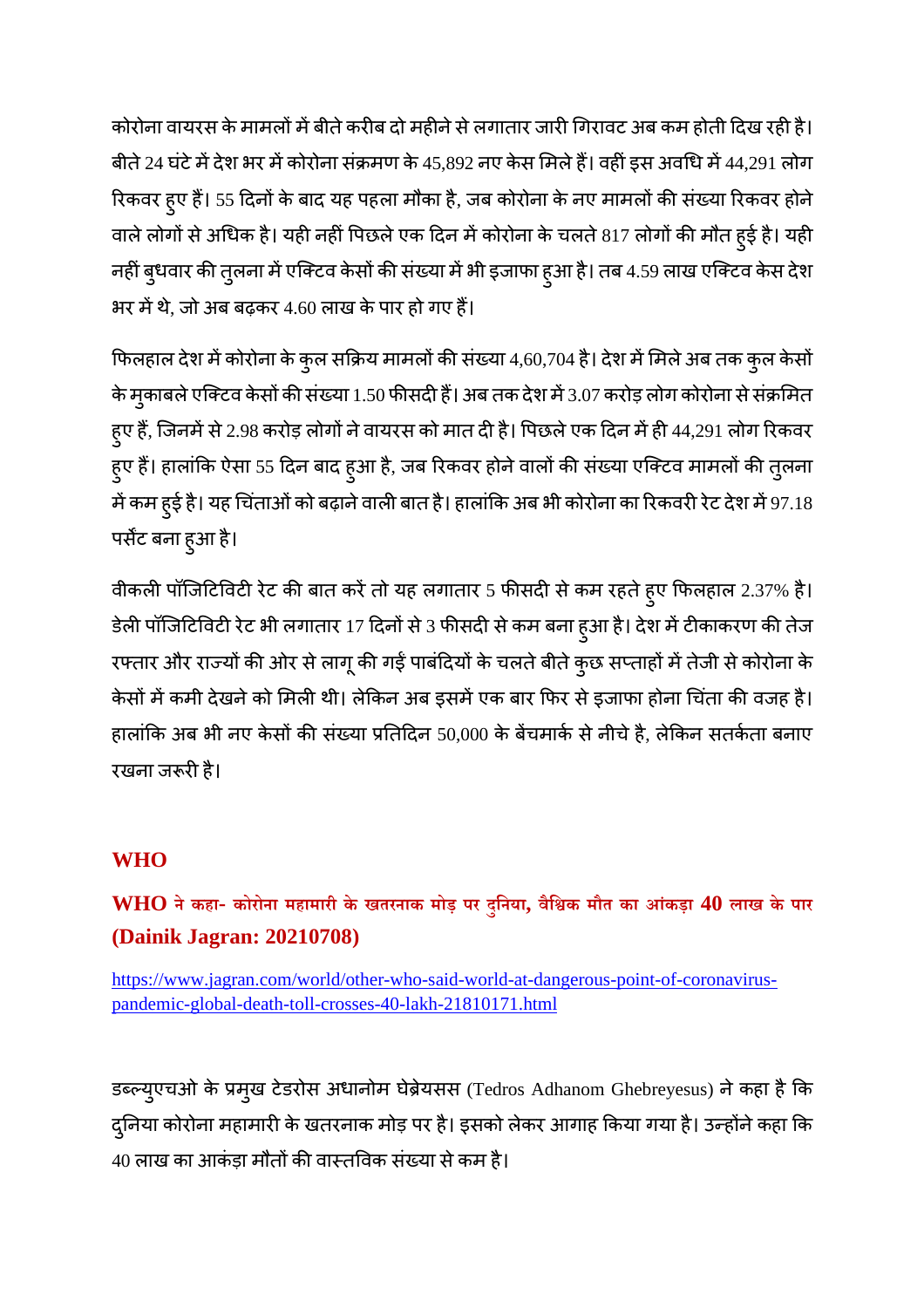जिनेवा, एएनआइ। दुनियाभर में फैले कोरोना वायरस महामारी से जान गंवाने वालों का आंकड़ा 40 लाख के पार पहुंच गया है। बुधवार को दुनिया के सभी देशों को मिलाकर कोरोना के मौत का आंकड़ा 40 लाख के ऊपर चला गया। अब तक दुनियाभर में 18 करोड़ से अधिक की आबादी कोरोना संक्रमण की चपेट में आ चुकी है। हालांकि, भारत समेत कई देशों में कोरोना के मामले कम हो रहे हैं लेकिन अभी भी दुनियाभर में कोरोना के एक करोड़ से भी ज्यादा एक्टिव केस मौजूद हैं जो की चिंता की बात है। दुनिया भर में कोरोना वायरस के नए-नए वैरिएंट के सामने आने से चिंताएं और बढ़ गई हैं।

इस बीच, विश्व स्वास्थ्य संगठन (डब्ल्यूएचओ) ने कोरोना से 40 लाख मौतों पर अपना बयान जारी किया है। विश्व स्वास्थ्य संगठन (डब्ल्यूएचओ) के प्रमुख टेड्रोस घेब्रसस ने बुधवार को कहा कि इस महामारी में दुनिया एक खतरनाक स्थिति में है। दुनिया में कोरोना से अबतक 40 लाख से अधिक लोगों की मौत हो चुकी है। उन्होंने कहा कि कुछ देश जहां कोरोना के खिलाफ टीकाकरण तेजी से हुआ वहां लोग ये समझने लगे कि वहां कोरोना महामारी खत्म हो गई है। इसके साथ ही कम टीकाकरण वाले देशों में कोरोना के मामलों में फिर से तेजी आने लगी है।बुधवार को COVID-19 पर मीडिया ब्रीफिंग में बोलते हुए टेड्रोस ने कहा दुनिया इस महामारी के एक खतरनाक बिंदु पर हैं।

डब्ल्युएचओ के प्रमुख टेडरोस अधानोम घेब्रेयसस ने कहा, 'दुनिया कोरोना महामारी के खतरनाक मोड़ पर है। उन्होंने कहा कि 40 लाख का आकंड़ा मौतों की वास्तविक संख्या से कम है। इस दौरान उन्होंने वैक्सीन और सुरक्षा उपकरणों की जमाखोरी कर रहे अमीर देशों की आलोचना की। पाबंदियों में ढील दे रहे देशों को लेकर उन्होंने कहा कि वे ऐसे काम कर रहे हैं 'जैसे महामारी पहले ही खत्म हो चुकी है।

डब्ल्यूएचओ प्रमुख ने कहा कि दुनिया के हर कोने में बह्त से देशों में तेजी से बढ़ते वायरस के वैरिएंट ओर कम टीकाकरण के कारण मामलों और अस्पताल में भर्ती होने में तेज वृद्धि देखी जा रही है। टेड्रोस ने कहा कि अफ्रीका, एशिया और लैटिन अमेरिका के कुछ हिस्सों में ऑक्सीजन की कमी, इलाज की अपर्याप्त सुविधा की वजह से मौत की लहर चल रही है।

अमेरिका. भारत और ब्राजील में सबसे ज्यादा केस

दुनियाभर के सबसे ज्यादा कोरोना प्रभावित देशों की बात की जाए तो अमेरिका, भारत और ब्राजील में सबसे ज्यादा मामले मिले हैं। अमेरिका में कोरोना संक्रमण के मामलों की संख्या करीब साढ़े तीन करोड़ पहुंच गई हैं और कोरोना से होने वाली मौतों का आंकड़ा छह लाख से ज्यादा है। भारत में कोरोना केस तीन करोड़ के पार पहुंच गए हैं और मौत का आंकड़ा चार लाख के पार पहुंच गया है। ब्राजील में कोरोना के केस डेढ़ करोड़ से ज्यादा हो गए हैं और इससे मौतों का आंकड़ा सवा पांच लाख से ज्यादा है। इन तीनों देशों में दुनिया के आधे से ज्यादा कोरोना मरीज हैं।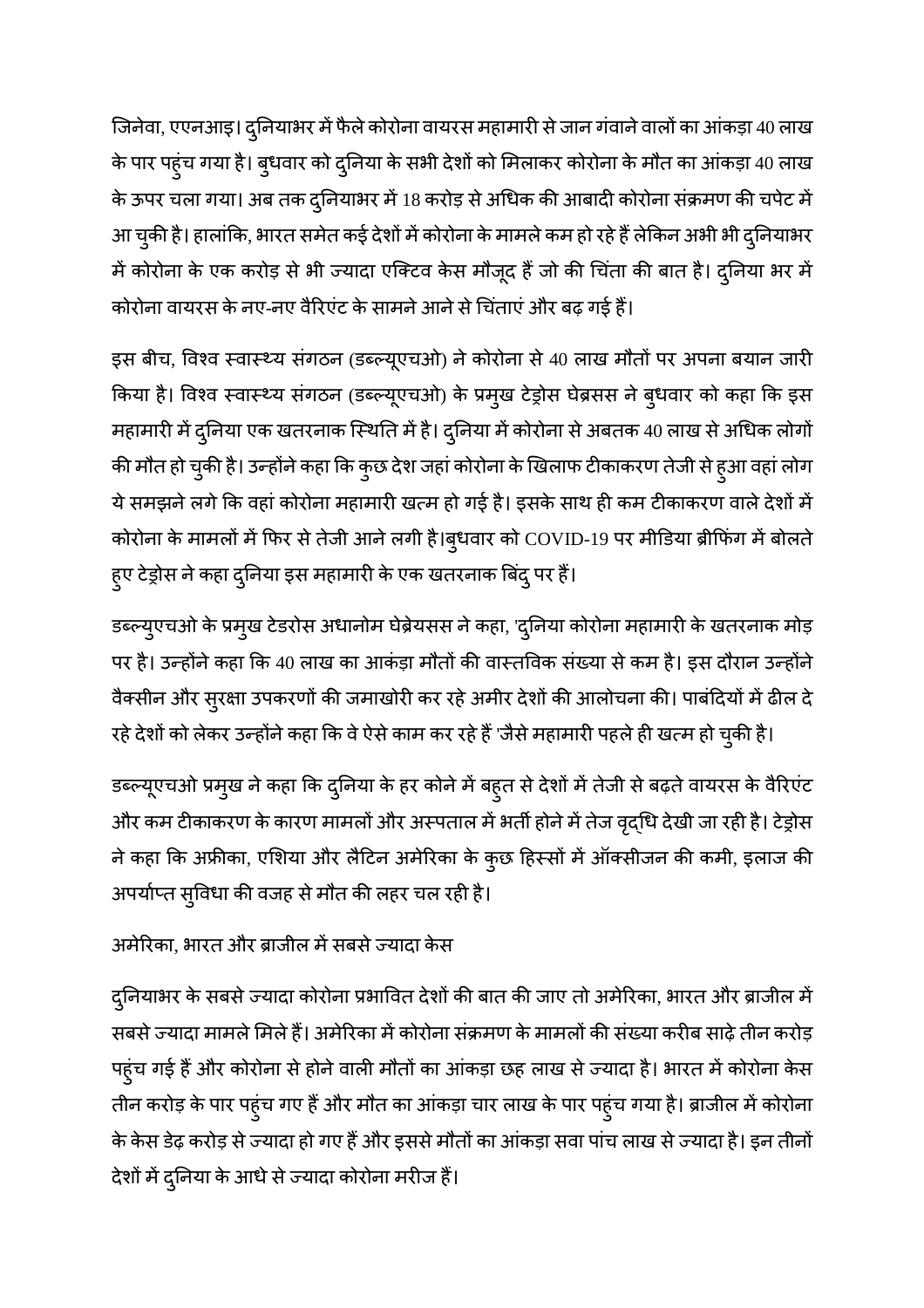#### **Food and nutrition**

#### **ग़लती सेभी खाल पेट न खाएं ये5 चीज़ , पड़ सकतेहबीमार! (Dainik Jagran: 20210708)**

https://www.jagran.com/lifestyle/health-never-eat-these-5-food-items-empty-stomach-toavoid-health-problems-21810259.html

ब्रेकफार्स्ट में हेल्दी चीज़ों का सेवन करने की कोशिश करें। हालांकि होता यह है कि हम में से कम लोग सुबह के नाश्ते को सीरियसली ले पाते हैं। सुबह या तो लोग सिर्फ चाय/कॉफी पी लेते हैं या फिर भागादौड़ी में कुछ भी खा लेते हैं।

नई दिल्ली, लाइफस्टाइल डेस्क। Eating Empty Stomach: अक्सर आपने एक्सपर्ट्स की सलाह सुनी होगी कि सुबह का नाश्ता जल्दी उठकर करना चाहिए। ऐसा इसलिए क्योंकि रात के खाने के बाद आपके पेट को लंबे समय तक खाली रहना पड़ता है।

इसलिए यह भी सलाह दी जाती है कि ब्रेकफास्ट में हेल्दी चीज़ों का सेवन करने की कोशिश करें। हालांकि, होता यह है कि हम में से कम लोग सुबह के नाश्ते को सीरियसली ले पाते हैं। आमतौर पर सुबह या तो लोग सिर्फ चाय/कॉफी पी लेते हैं या फिर भागादौड़ी में कुछ भी खा लेते हैं।

असल में सुबह का नाश्ता हमारी सेहत के लिए बेहत महत्वपूर्ण होता है। इसलिए कई ऐसी चीज़ें हैं जो आपको खाली पेट नहीं खानी चाहिए, क्योंकि इससे आपके पाचन से संबंधित दिक्कतें हो सकती हैं। तो आइए जानें कि सुबह क्या न खांए?

1. चाय/कॉफीः ज़्यादातर लोग अपनी सुबह की शुरुआत चाय या फिर कॉफी के साथ करना पसंद करते हैं। उन्हें खाली पेट चाय या कॉफी की ऐसी आदत पड़ जाती है कि इसके बिना उनके लिए दिन की शुरुआत मुश्किल हो जाती है। लेकिन क्या आप जानते हैं कि खाली पेट चाय या कॉफी पीने से सेहत को नुकसान पहुंचता है। इससे गैस या एसिडिटी की शिकायत शुरू हो सकती है, इसलिए इसके साथ हमेशा बिस्किट या ब्रेड जैसी कोई चीज़ भी ज़रूर खाएं।

2. अमरूदः आमतौर पर एक्सपर्ट्स सुबह खाली पेट नाश्ते में फल खाने पर ज़ोर देते हैं। लेकिन ऐसे फल भी हैं, जिन्हें खाली पेट खाने से बचना चाहिए। विटामिन-सी भरपूर अमरूद को वैसे तो पाचन के लिए अच्छा माना जाता है, लेकिन इसे सुबह खाली पेट खाने से पेट दर्द भी हो सकता है।